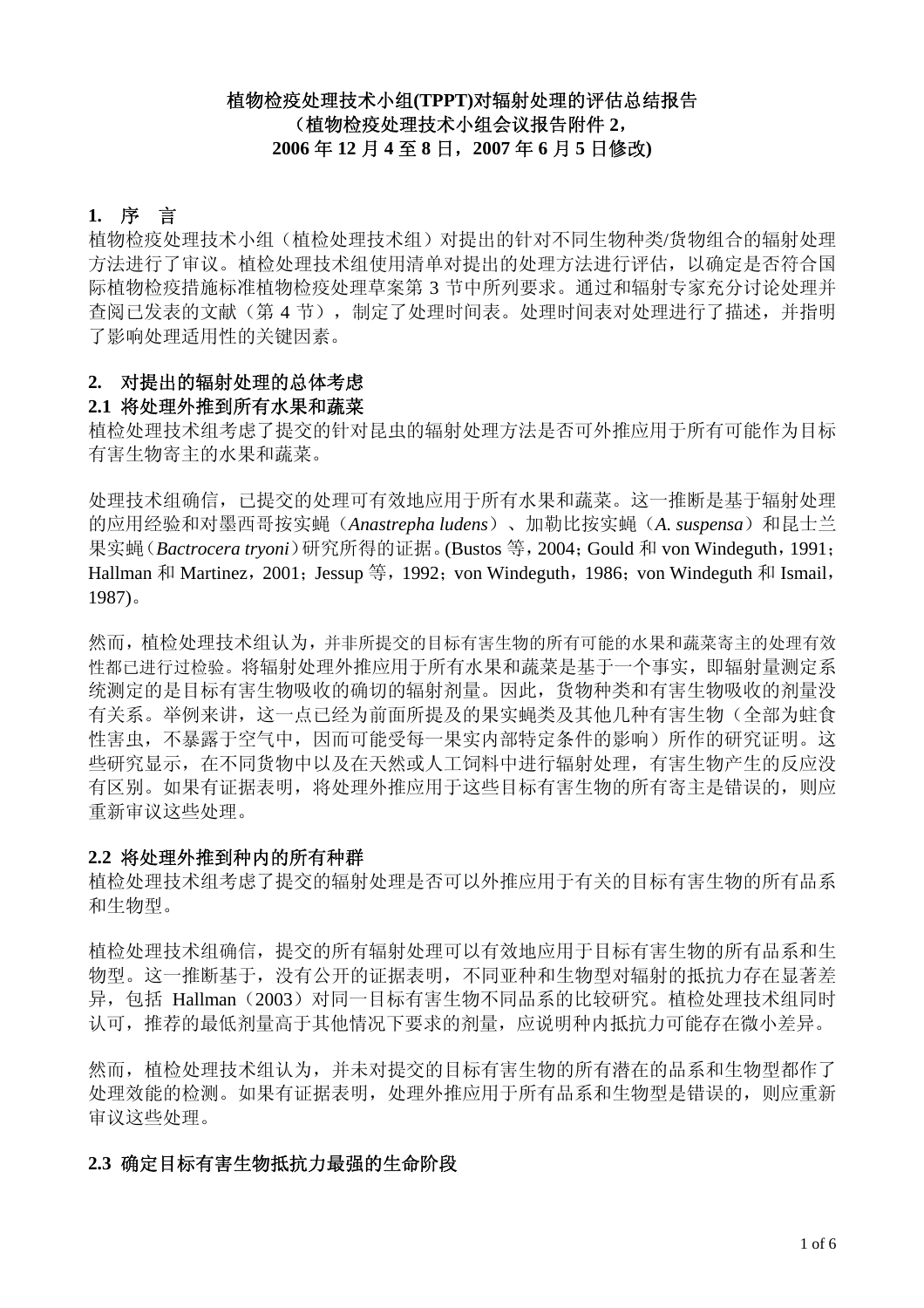植检处理技术组注意到,当测量同一目标时(如阻止成虫羽化),昆虫对辐射抵抗力最强的 生命阶段是最老熟的阶段。处理只需对贸易货物中可能遇到的这些生命阶段有效则可。

# **2.4** 环境条件的影响

植检处理技术组考虑了提交的辐射处理是否可外推应用于正常贸易情况下可能遇到的所有环 境条件下所作的处理。

植检处理技术组确信,将效能外推到所有可能温度的适用于已提交的辐射处理。这一推断是 基于辐射处理的操作经验以及对苹果实蝇研究所获得的证据(Hallman,2004b)。

植检处理技术组注意到,缺氧条件(氧不足)可能影响辐射处理效能。除非辐射处理已被确 认在缺氧条件下有效,植检处理技术组认为,为了达到规定的处理效能,辐射处理不能用于 在改变了的空气中储存的水果和蔬菜。

# **2.5** 有效剂量(**ED**)的计算

基于处理的目标有害生物的总数量,植检处理技术组计算了 95%置信水平下每一处理的有效 剂量。有关有效剂量计算的更多信息可见于 Couey 和 Chew (1986)的一份文献。

# **2.6** 辐射的非 目标效果

植检处理技术组认为,会议审议的辐射处理唯一潜在的重要非目标效果是对商品质量的影响。 提交的研究表明,指定的剂量对测试货物会产生极小的负面影响。有些情况下,研究表明辐 射处理可以通过延长保存期提高产品质量。然而,植检处理技术组已建议将处理外推应用于 所有的水果和蔬菜,包括那些未经试验或已表明受相对较低辐射剂量负面影响的品种。植检 处理技术组因此建议,在批准一种辐射处理前,国家植物保护机构可能希望考虑该处理的所 有可能的非目标效果。

# **3.** 对提出的每一特定处理的详细审议

植检处理技术组对提出的处理作出以下特定结论。

# **3.1** 墨西哥按实蝇(*Anastrepha ludens*)的辐射处理

植检处理技术组注意到,Hallman 和 Martinez (2001)的一份文献提供的数据支持 70Gy 的最低 吸收剂量。

该处理时间表已被植检处理技术组批准 (2007-草案-处理-01)。

# **3.2** 西印度按实蝇(*Anastrepha obliqua*)的辐射处理

有三份文献支持提出的处理(Bustos 等,2004;Hallman 和 Martinez,2001;Hallman 和 Worley, 1999)。最初有些担心,认为阻止该虫羽化所要求的辐射水平设定得太低。然而,资料显示, 对辐射抵抗力更强的墨西哥按实蝇的三龄幼虫的羽化可被 69Gv 完全阻止,因而支持对西印 度按实蝇 70Gy 的处理剂量。

该处理时间表已被植检处理技术组批准(2007-草案-处理-02)。

# **3.3** 暗色实蝇(*Anastrepha serpentina*)的辐射处理

有一份文献支持最低吸收剂量为 100Gy 的处理要求(Bustos 等,2004)。在验证实验中,经 100Gy 辐射后,100,000 多头三龄幼虫的羽化被完全阻止。

该处理时间表已被植检处理技术组批准(2007-草案-处理-03)。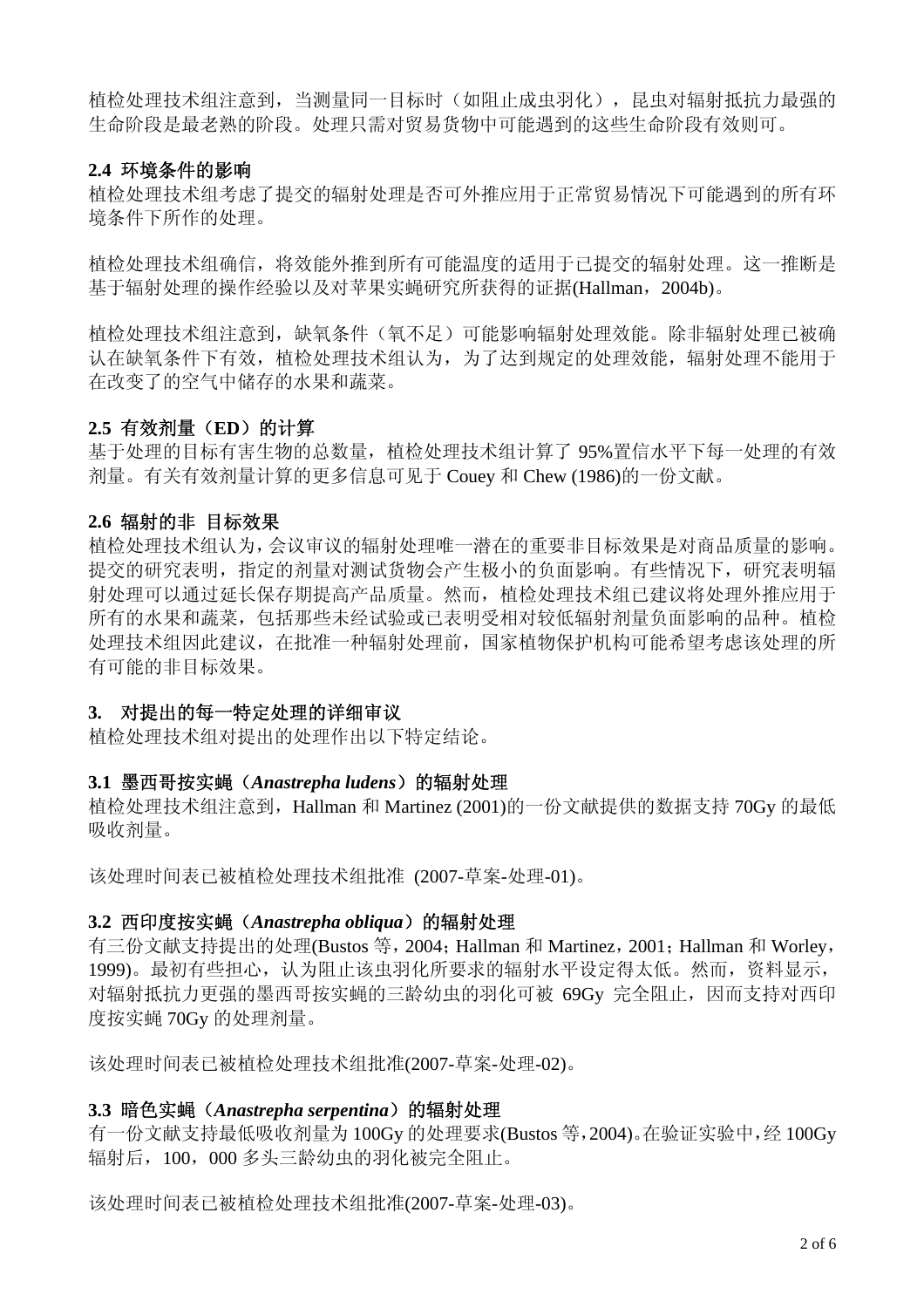# **3.4** 扎氏果实蝇(*Bactrocera jarvisi*)的辐射处理

效能数据是基于 Heather 等 (1991)的一篇文献。在该研究中,接受 75Gy 的目标辐射剂量后, 没有一只成虫从大约 153, 814 头三龄幼虫及 110, 935 个卵中羽化出来。可以观察到,大量 经过辐射的卵和幼虫发育到了蛹的阶段。剂量测定显示,昆虫吸收的剂量在 74Gy 到 101Gy 之间。然而,作者们指出,101Gy 的辐射剂量高估了要求的最低剂量。根据作者的观点以及 该研究测定的大幅度的剂量范围, 植检处理技术组认为 101Gv 超出了 95%的置信水平, 因此 同意 100Gy 足以满足实际应用条件下的最低剂量。

该处理时间表已被植检处理技术组批准(2007-草案-处理-04)。

# **3.5** 昆士兰果实蝇(*Bactrocera tryoni*)的辐射处理

效能数据基于 Heather 等 (1991)的 一篇文献。在该实验中,接受 75Gy 的目标剂量的辐射后, 没有一只成虫从大约 138, 635 头三龄幼虫及 200, 000 多个卵中羽化出来。可以观察到,大 量经过辐射的卵和幼虫发育到了蛹期。剂量测定显示,昆虫吸收的剂量在 74Gy 到 101Gy 之 间。然而,作者指出,101Gy 高估了要求的最低剂量。

根据作者的观点及该研究测定的大幅度的剂量范围,植检处理技术组认为,101Gy 超出了 95% 的置信水平,因此同意 100Gy 足以满足实际应用条件下的最低剂量要求。

该处理时间表已被植检处理技术组批准(2007-草案-处理-05)。

#### **3.6** 李象鼻虫(*Conotrachelus nenuphar*)的辐射处理

植检处理技术组注意到,有一篇文献支持提出的处理(Hallman,2003)。该研究已在这一有 害生物的两个品系上(北方和南方品系)进行。以 80Gy 的目标剂量对 25,000 只抵抗力更 强的南方品系成虫进行辐射处理,彻底阻止了它们的繁殖。92Gy 是该研究中的最大吸收剂量, 因而被这一处理选定。

植检处理技术组注意到,该处理的预期目的是阻止成虫繁殖,这就意味着货物中可能存在活 的幼虫、蛹和成虫。

该处理时间表已被植检处理技术组批准(2007-草案-处理-06)。

# **3.7** 苹果蠹蛾(*Cydia pomonella*)的辐射处理

植检处理技术组审议了支持提出的处理的研究(Mansour, 2003)。植检处理技术组注意到,该 研究是在苹果和人工饲料上进行的,但提供了人工饲料和水果上等效的支持证据。

该处理时间表已被植检处理技术组批准(2007-草案-处理-07)。

# **3.8** 甘薯蚁象(*Cylas formicarius elegantulus*)的辐射处理

植检处理技术组审议了针对甘薯蚁象的辐射处理。植检处理技术组注意到,一项早期的研究 (Hallman,2001)确定 150Gy 的剂量有效。然而,Follett (2006) 证明 140Gy 有效,植检处 理技术组同意后一结论。

植检处理技术组注意到,该处理的预期目的是阻止 F1 代成虫,这就意味着货物中可能存在活 的卵、幼虫、蛹和/或成虫。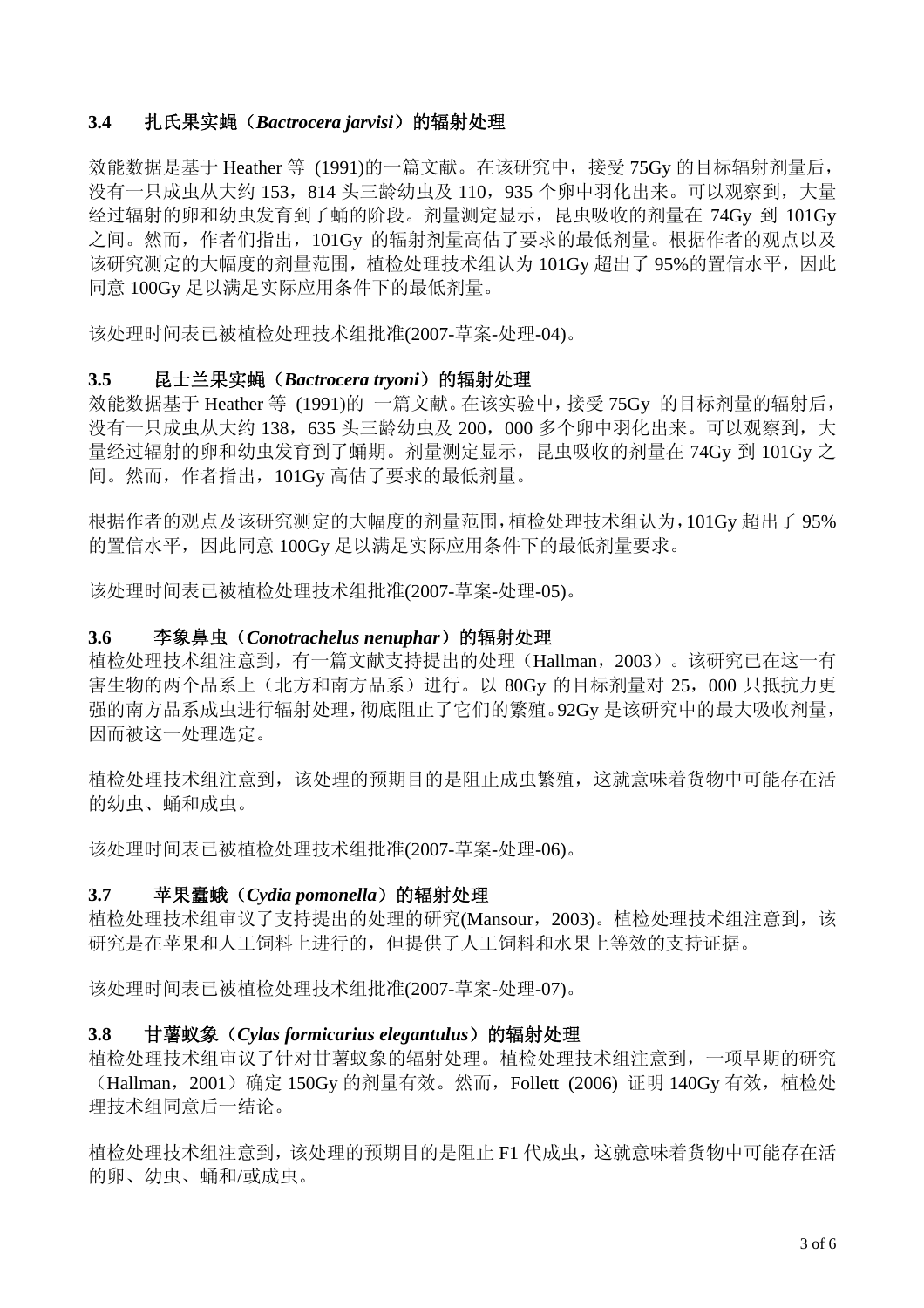该处理时间表已被植检处理技术组批准(2007-草案-处理-08)。

# **3.9** 甘薯象鼻虫(*Euscepes postfasciatus*)的辐射处理

Follett (2006)的一篇文献中提供的数据支持提交的处理。该研究测定的最大剂量为 145Gy, 植 检处理技术组同意将其作为该种有害生物的最低吸收剂量。

植检处理技术组注意到,该处理的预期目的是阻止 F1 代成虫,这意味着货物中可能存在活的 卵、幼虫、蛹和/或成虫。

该处理时间表已被植检处理技术组批准(2007-草案-处理-09)。

# **3.10** 实蝇科(**Tephritidae**)实蝇的辐射处理(通用)

植检处理技术组注意到,对 18 种实蝇科昆虫进行的辐射处理研究支持 150Gy 的通用剂量。 这些种包括: 南美按实蝇(*Anastrepha fraterculus*)、墨西哥按实蝇(*A*. *ludens*)、西印度按 实蝇(*A. obliqua*)、暗色实蝇(*A*. *serpentina*)、中美按实蝇(*A*. *striata*)、加勒比按实蝇(*A*. *suspensa*)、黄瓜果实蝇(*Bactrocera cucumis*)、瓜实蝇(*B*. *cucurbitae*)、橘小实蝇(*B. dorsalis*)、 扎氏果实蝇(*B*. *jarvisi*)、辣椒实蝇(*B*. *latifrons*)、昆士兰果实蝇(*B*. *tryoni*)、桃实蝇(*B*. *zonata*)、地中海实蝇(*Ceratitis capitata*)、西部樱桃实蝇(*Rhagoletis indifferens*)、蓝橘绕 实蝇(*R*. *mendax*)、苹果实蝇(*R*. *pomonella*)和番木瓜长尾实蝇(*Toxotrypana curvicauda*)。

植检处理技术组认为,尽管并非所有的实蝇科昆虫已经被试验,文献涉及的种代表了绝大多 数具有经济重要性的实蝇(如 2004 年果实蝇技术植检处理技术组会议所确定)。植检处理技 术组同意,除非有相反的证据出现,这些种应被认为可以代表实蝇科。

一些早期研究显示,作为通用剂量,吸收剂量至少要高于 150Gy。然而,更多最近发表的文 献已充分证明, 最低吸收剂量不要求高于 150Gv。特别是, 联合国粮农组织/国际原子能组 织 联合组在过去几十年内实施的几个联合研究项目,和联合国粮农组织/国际原子能组织 2004 年召开的顾问会议支持 150Gy 作为实蝇科昆虫的通用剂量。

关于效能水平,植检处理技术组建议,该处理应被认为,至少和 150Gy 下对实蝇所做的验证 实验的最低效能水平一样有效。该实验的对象是瓜实蝇 (ED 99.9968) (Follett & Armstrong, 2004)。

该处理时间表已被植检处理技术组批准(2007-草案-处理-10)。

# **3.11** 梨小食心虫(*Grapholita molesta*)的辐射处理

植检处理技术组审议了支持提出的针对梨小食心虫的辐射处理的资料(Hallman,2004a)。该研 究在正常和缺氧的情况下对受侵染的苹果果实进行处理。植检处理技术组认为,这一提交方 案应产生两个处理时间表,一个用于正常的空气条件下的处理,另一个用于缺氧的条件下的 处理。植检处理技术组认为,两个时间表都很重要,因为他们适用于不同的操作条件(例如, 苹果经常在缺氧的条件下储存)。

植检处理技术组注意到,在缺氧条件下经过处理,还可能发现该种成虫。这是由于预期的结 果是阻止产卵,而非阻止成虫羽化。

该处理时间表已被植检处理技术组批准(2007-草案-处理-11 和 2007-草案-处理-12)。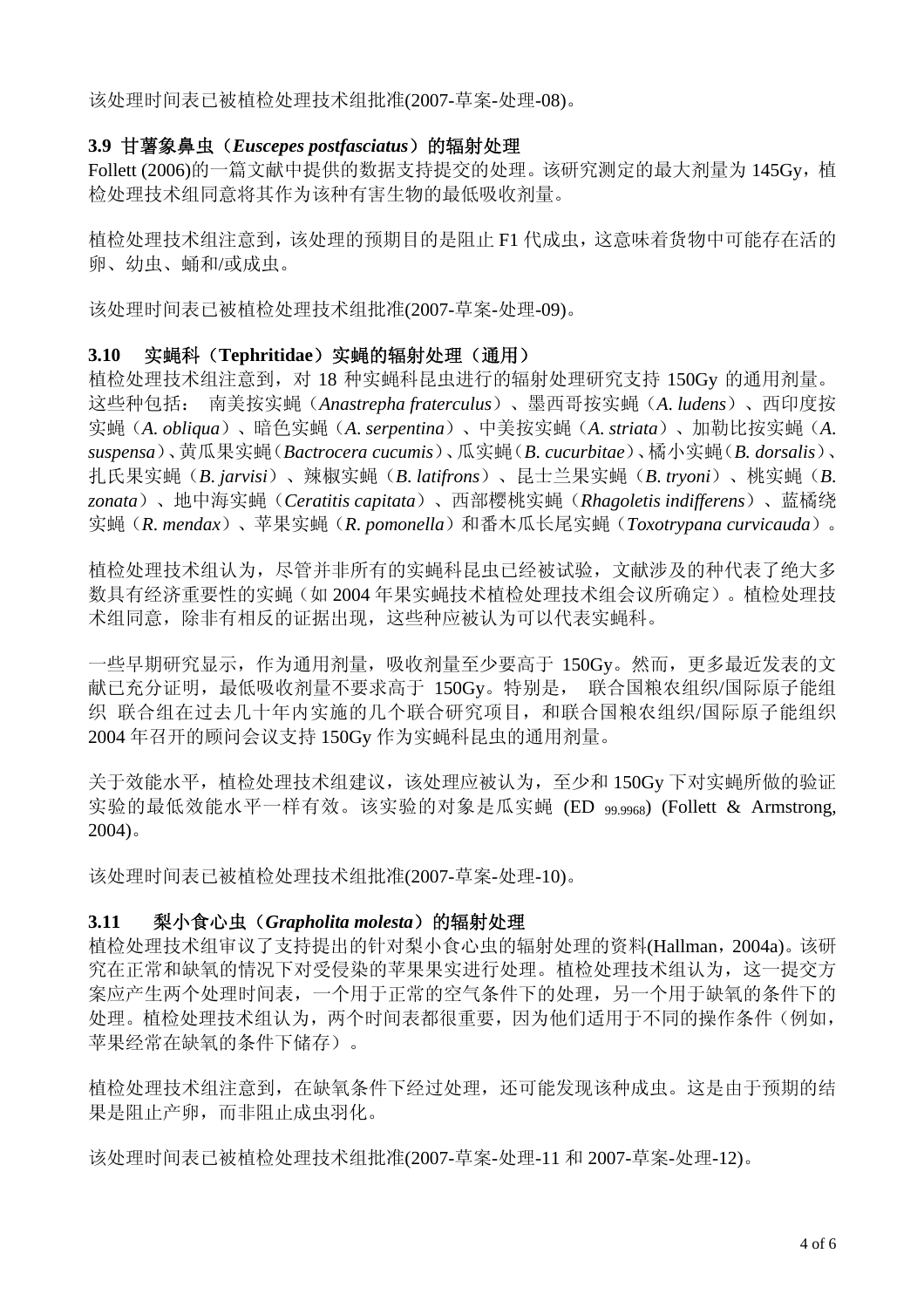# **3.12** 甘薯茎螟(*Omphisa anastomosalis*)的辐射处理

Follett (2006)的一篇文献提供的数据支持提出的处理。该研究中测定的最大剂量为 148Gy, 植 检处理技术组同意 150Gy 为该种所需的最低吸收剂量。

植检处理技术组注意到,该处理的预期结果为阻止 F1 代成虫,这就意味着货物中可能存在活 的卵、幼虫、蛹和/或成虫。

该处理时间表已被植检处理技术组批准(2007-草案-处理-13)。

# **3.13** 苹果实蝇(*Rhagoletis pomonella*)的辐射处理

植检处理技术组注意到,提出的处理是针对一种温带的实蝇。因为温带实蝇可以滞育,要求 的反应不能是阻止成虫羽化。对这一种,要求的反应是阻止显态蛹的发育。有两篇文献支持 提出的处理(Hallman 和 Thomas, 1999; Hallman, 2004b)。在这些研究中, 37, 890 头三龄 幼虫接受最大剂量为 57Gy 的辐射处理后,无一完成蛹期发育。因此建议最低吸收剂量为 60Gy。

该处理时间表已被植检处理技术组批准(2007-草案-处理-14)。

# **4.** 参考资料

- Bustos, M. E., Enkerlin, W., Reyes, J. & Toledo, J. 2004. Irradiation of mangoes as a postharvest quarantine treatment for fruit flies (Diptera: Tephritidae). *Journal of Economic Entomology*, 97: 286−292.
- Couey, H. M. & Chew, V. 1986. Confidence limits and sample size in quarantine research. *Journal of Economic Entomology*, 79: 887−890.
- Follett, P. A. 2006. Irradiation as a methyl bromide alternative for postharvest control of *Omphisa anastomosalis* (Lepidoptera: Pyralidae) and *Euscepes postfasciatus* and *Cylas formicarius elegantulus* (Coleoptera: Curculionidae) in sweet potatoes. *Journal of Economic Entomology*, 99: 32−37.
- Follett, P. A. & Armstrong, J. W. 2004. Revised irradiation doses to control melon fly, Mediterranean fruit fly, and Oriental fruit fly (Diptera: Tephritidae) and a generic dose for tephritid fruit flies. *Journal of Economic Entomology*, 97: 1254−1262.
- Follett, P. A. & Lower, R. A. 2000. Irradiation to ensure quarantine security for *Cryptophlebia* spp. (Lepidoptera: Tortricidae) in sapindaceous fruits from Hawaii. *Journal of Economic Entomology*, 93: 1848−1854.
- Gould, W. P. & von Windeguth, D. L. 1991. Gamma irradiation as a quarantine treatment for carambolas infested with Caribbean fruit flies. *Florida Entomologist*, 74: 297−300.
- Hallman, G. J. 2001. Ionizing irradiation quarantine treatment against sweet potato weevil (Coleoptera: Curculionidae). *Florida Entomologist*, 84: 415−417.
- Hallman, G. J. 2003. Ionizing irradiation quarantine treatment against plum curculio (Coleoptera: Curculionidae). *Journal of Economic Entomology*, 96: 1399−1404.